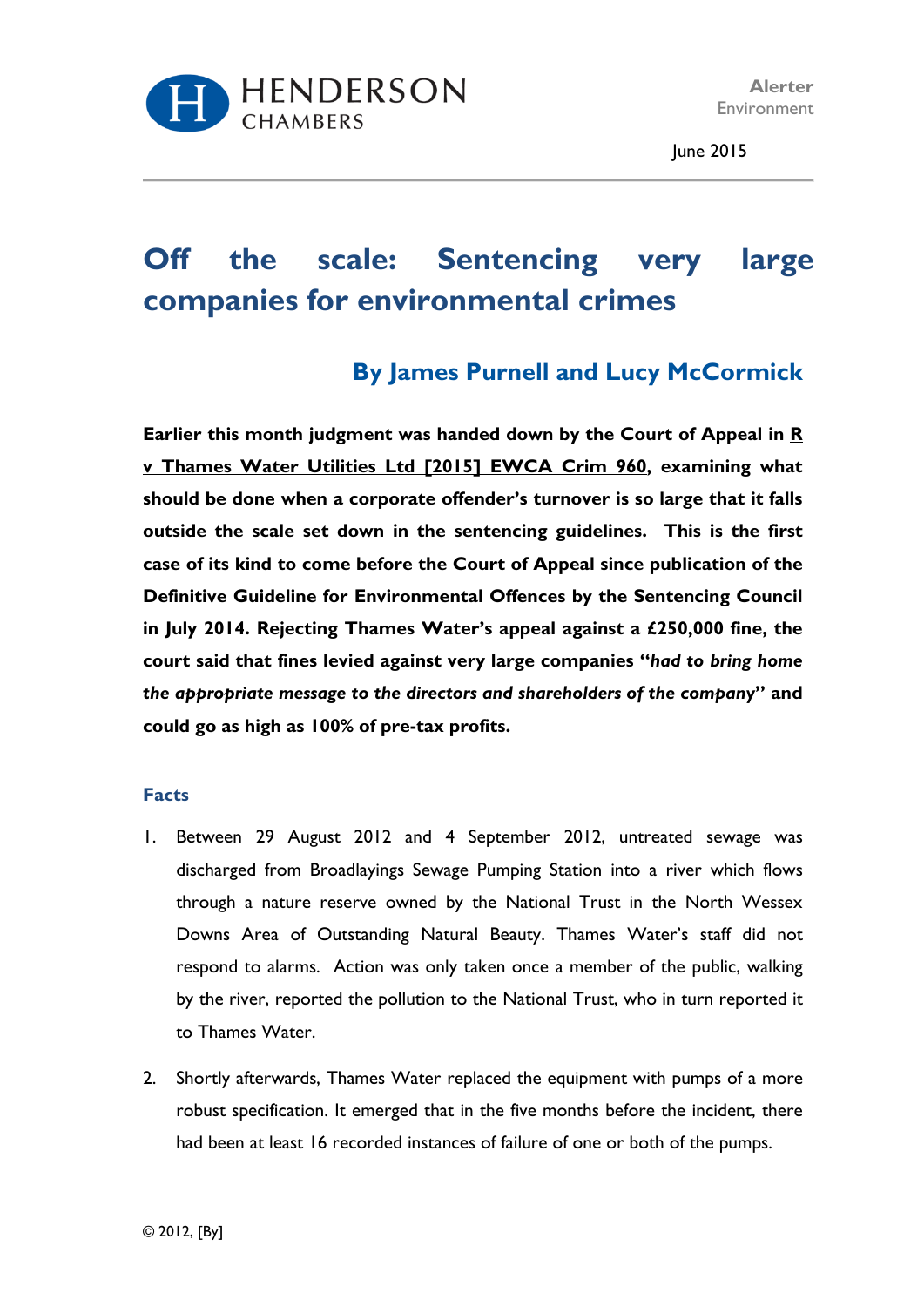

## **Initial sentencing**

- 3. This discharge into the river occurred otherwise than under an environmental permit, so Thames Water were charged with an offence contrary to regulations 38(1)(a) and 39(1) Environmental Permitting (England and Wales) Regulations 2010. Thames Water pleaded guilty at the first opportunity and the matter was committed to the Crown Court for sentence.
- 4. At Reading Crown Court, Mrs Recorder Arbuthnot noted that:

*"The Crown and Thames Water agree that the culpability of Thames Water can be described as negligence. I agree with that assessment on the basis that the company had had a number of warnings that the pumps were breaking down. They were close to a very special nature site and they should have replaced the pumps before they had to in September after the sewage had run into the brook."*

5. She imposed a fine of £250,000 plus a victim surcharge of £120 and costs. Thames Water appealed against the amount of the fine.

### **The issue**

- 6. The Sentencing Council's guidelines propose a step-by-step approach to calculation of a fine based upon the degree of culpability of the offender, the harm caused by the offence and upon the size of the offending organisation (assessed by reference to its turnover). Organisations are divided into four categories: "*micro*" (up to £2m), "*small"* (£2-10m), *"medium"* (£10-50m), and *"large"* (£50m+).
- 7. However, the guidelines make clear that the starting points and range of fines suggested do not apply to *"very large organisations*", stating that "*where a defendant company's turnover or equivalent very greatly exceeds the threshold for large companies, it may be necessary to move outside the suggested range to achieve a proportionate sentence".* Thames Water, with a turnover of £1.9 billion, plainly fell into this category.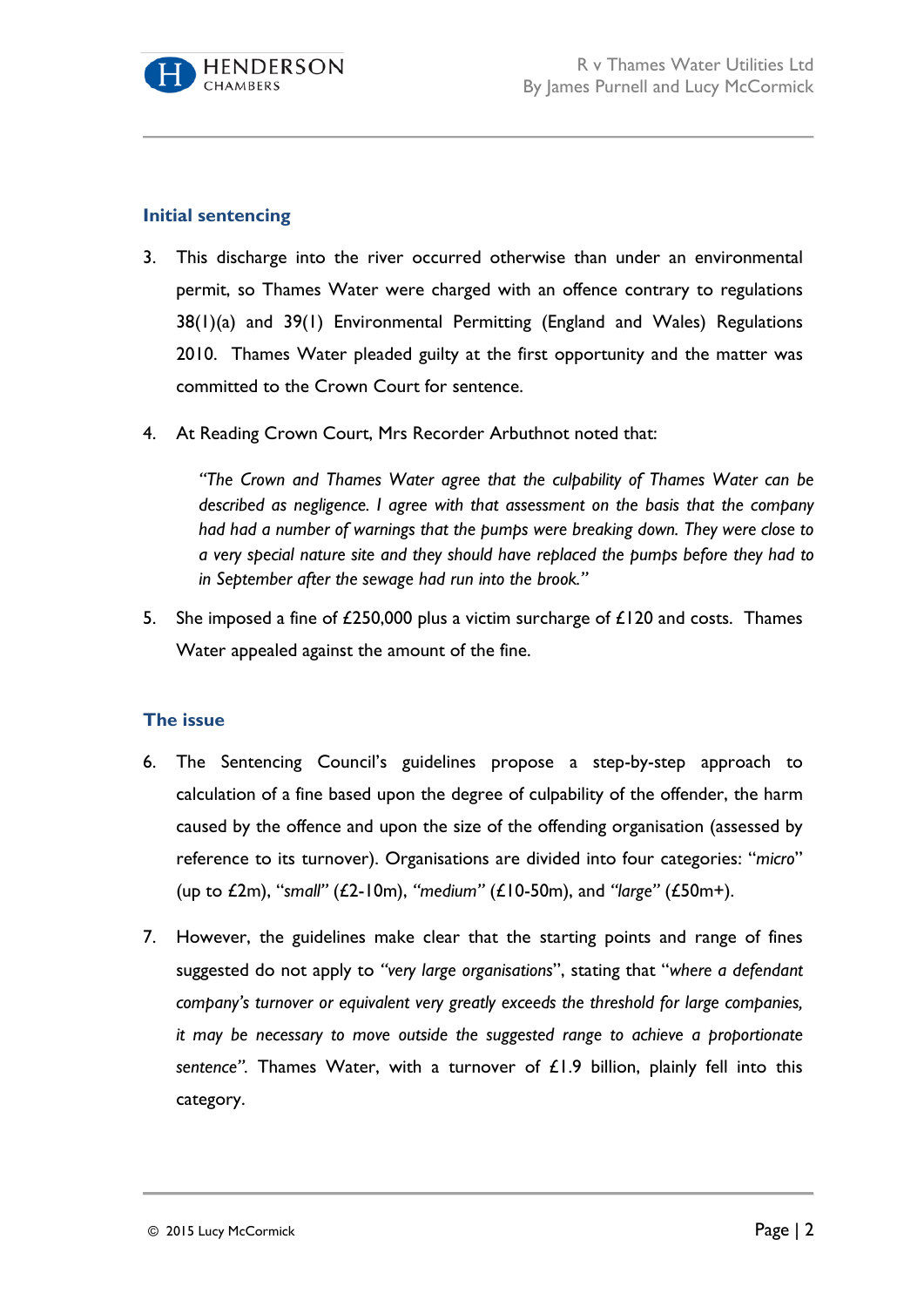

8. The Recorder was faced with a difficult sentencing decision. It appears that the figure of £250,000 was reached by making a mathematical extrapolation upwards from the levels of fine suggested for large companies.<sup>[1](#page-2-0)</sup>

### **The Court of Appeal's view**

9. The Court of Appeal rejected this "*mechanistic extrapolation*" from the guideline fines, setting out the appropriate considerations as follows **[40]**:

> *"i) In the worst cases, when great harm exemplified by Category 1 harm has been caused by deliberate action or inaction, the need to impose a just and proportionate penalty will necessitate a focus on the whole of the financial circumstances of the company. We have already outlined the approach by reference to the guideline – starting with turnover, but having regard to all the financial circumstances, including profitability. In such a case, the objectives of punishment, deterrence and the removal of gain (for example by the decision of the management not to expend sufficient resources in modernisation and improvement) must be achieved by the level of penalty imposed. This may well result in a fine equal to a substantial percentage, up to 100%, of the company's pre-tax net profit for the year in question (or an average if there is more than one year involved), even if this results in fines in excess of £100 million. Fines of such magnitude are imposed in the financial services market for breach of regulations. In a Category 1 harm case, the imposition of such a fine is a necessary and proper consequence of the importance to be attached to environmental protection.*

> *ii) In the case of a Category 1 case resulting from recklessness, similar considerations*  will apply, albeit that the court will need to recognise that recklessness is a lower level *of culpability than deliberate action or inaction.*

> *iii) Where the harm caused falls below Category 1, lesser, but nevertheless suitably proportionate, penalties which have regard to the financial circumstances of the organisation should be imposed. In an appropriate case, a court may well consider,*

 $\overline{a}$ 

<span id="page-2-0"></span> $1$  i.e. She noted that the incremental difference between the guideline categories was a factor of five – i.e. the maximum size of a "*medium*" company is five times the maximum size of a "*small*" company – and on that basis multiplied by five the starting point and range of fines for a "*large*" company to create a range of £175,000 - £750,000 for "*very large*" companies.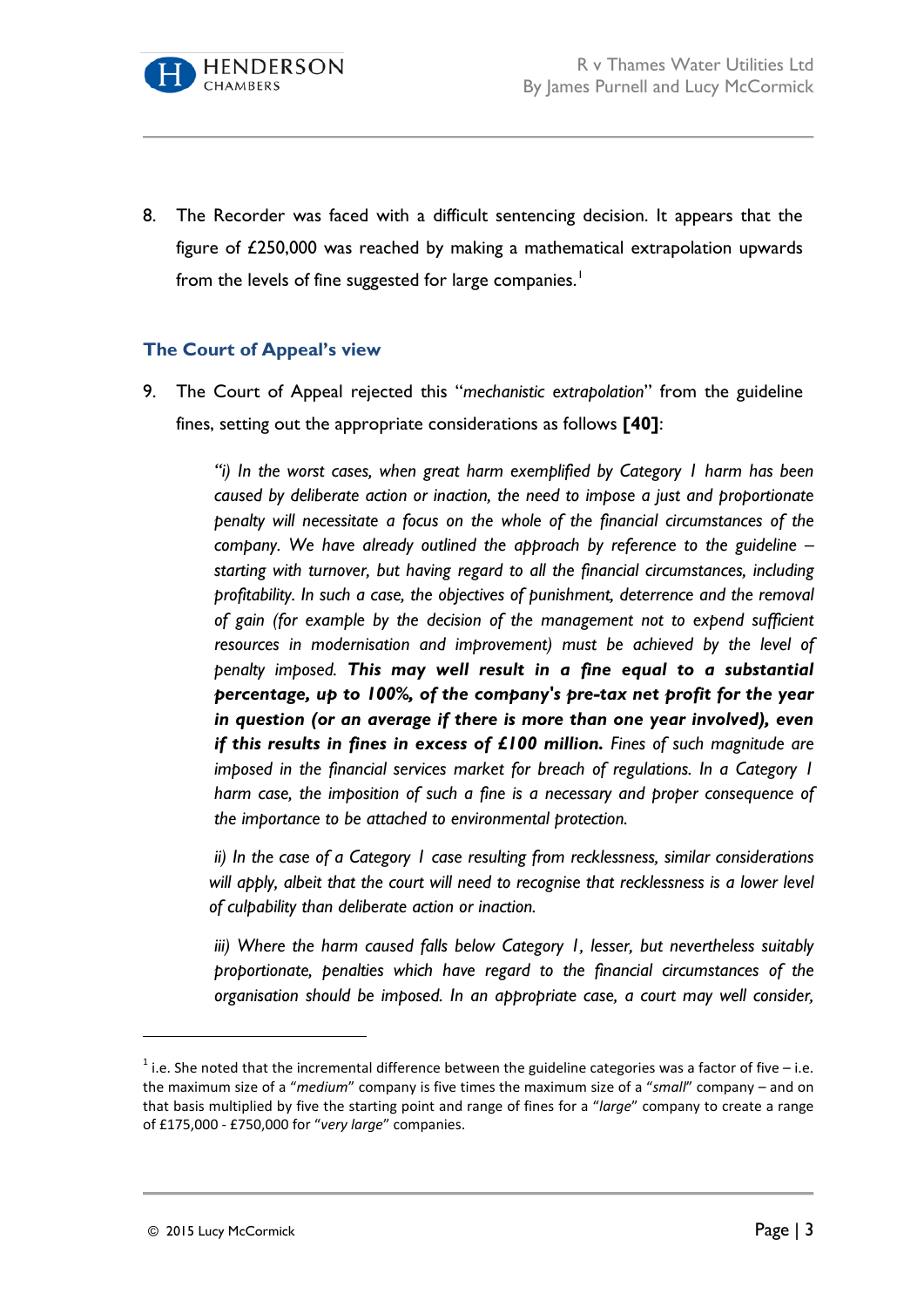

*having regard to the financial circumstances of the organisation, that to achieve the objectives in s.143 of the CJA 2003, the fine imposed must be measured in millions of pounds, as we have already indicated."*

- 10. The court emphasised that financial resources are not 'the be all and end all' for sentencing very large organisations. In the case of an offence which causes no harm and occurs without fault, "*it would be difficult to justify a significant difference in the level of fine imposed on two very large companies"* **[42]** with different turnover. Size "*becomes much more important*" when some harm is caused by negligence or greater fault, with a view to bringing "*home the appropriate message to the directors and shareholders of the company*" **[38].**
- 11. The Court of Appeal ultimately concluded that the £250,000 fine, against which Thames Water was appealing, was not excessive but was in fact "*lenient*". They "*would have had no hesitation in upholding a very substantially higher fine."* **[46]** The appeal was therefore dismissed.

#### **Impact**

- 12. The decision reflects the growing tendency of the courts to impose much higher levels of fines for environmental offences. It follows two other recent cases (R v Southern Water Services Ltd [2014] EWCA Crim 120 and R v Day [2014] EWCA Crim 2683) in which the court has indicated that it would not have interfered with fines "*very substantially greater*" or "*significantly greater*" than six figures, and reflects similar sentiments expressed in  $R$  v Sellafield Ltd [2014] EWCA Crim 49. The reference to possible "*fines in excess of £100 million*" is a distinct step further.
- 13. In rejecting a fixed range of fines for "*very large organisations*", the court appears to consider that it needs more flexibility to "*bring home to the management and shareholders the need to protect the environment*" **[35].** While understandable, this does leave offenders with less certainty over their potential sentence – and makes